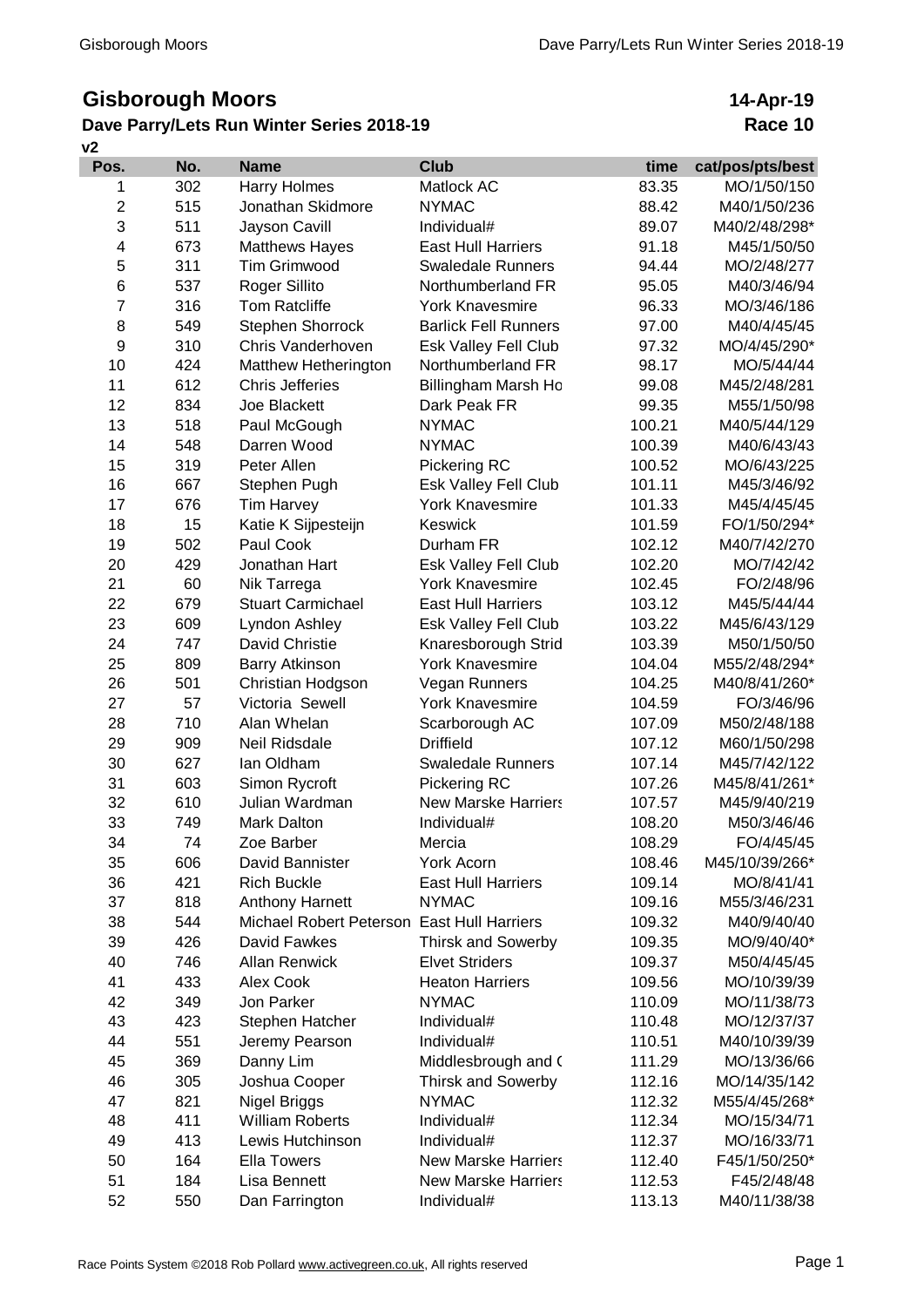| 53  | 608            | Russ Grayson            | <b>Pickering RC</b>         | 114.02 | M45/11/38/266 |
|-----|----------------|-------------------------|-----------------------------|--------|---------------|
| 54  | 434            | Andy Smith              | <b>York Knavesmire</b>      | 114.04 | MO/17/32/32   |
| 55  | 672            | Alan Smith              | <b>East Hull Harriers</b>   | 114.07 | M45/12/37/37  |
| 56  | 621            | <b>Mark Potter</b>      | <b>NYMAC</b>                | 114.38 | M45/13/36/118 |
| 57  | 848            | John Boothman           | <b>Barlick Fell Runners</b> | 115.01 | M55/5/44/44   |
| 58  | 922            | <b>Barry Edwards</b>    | Individual#                 | 115.12 | M60/2/48/94   |
| 59  | 44             | <b>Kirsty Struthers</b> | <b>NYMAC</b>                | 115.14 | FO/5/44/274   |
| 60  | 547            | Thomas Jones            | Esk Valley Fell Club        | 115.16 | M40/12/37/37  |
| 61  | 675            | Will Ashby              | Individual#                 | 115.25 | M45/14/35/35  |
| 62  | 386            | John Donaldson          | Individual#                 | 115.44 | MO/18/31/94   |
| 63  | 546            | <b>Robin Parsons</b>    | <b>Elvet Striders</b>       | 116.15 | M40/13/36/36  |
| 64  | 333            | <b>Graham Gill</b>      | <b>York Knavesmire</b>      | 116.45 | MO/19/30/94   |
| 65  | 168            | Nina Mason              | <b>Elvet Striders</b>       | 116.55 | F45/3/46/94   |
| 66  | 721            | <b>Russell Charlton</b> | Pickering RC                | 116.59 | M50/5/44/127  |
| 67  | 425            | Andrew Vernon           | Quakers                     | 117.01 | MO/20/29/29   |
| 68  | 545            | Michael Littlewood      | <b>Elvet Striders</b>       | 117.51 | M40/14/35/35  |
| 69  | 706            | Andrew Peter Johnson    | <b>Beverley AC</b>          | 118.00 | M50/6/43/262  |
| 70  | 435            | <b>Timothy Shelton</b>  | <b>Elvet Striders</b>       | 118.15 | MO/21/28/28   |
| 71  | 622            | Rich Johnson            | Pickering RC                | 118.24 | M45/15/34/223 |
| 72  | 531            | <b>Richard Simms</b>    | Individual#                 | 120.27 | M40/15/34/115 |
| 73  | 4              | Nikki Carr              | Scarborough AC              | 120.46 | FO/6/43/222*  |
| 74  | 323            | Rorie Mcintosh          | Esk Valley Fell Club        | 122.09 | MO/22/27/101  |
| 75  | 723            | Andy Harvey             | Pickering RC                | 122.15 | M50/7/42/252  |
| 76  | 543            | <b>Martin Hardey</b>    | <b>East Hull Harriers</b>   | 122.57 | M40/16/33/33  |
| 77  | 427            | <b>Bryan Miller</b>     | Individual#                 | 125.54 | MO/23/26/26   |
| 78  | 959            | Bob Mitchell            | Individual#                 | 125.55 | M65/1/50/150  |
| 79  | 656            | Calvin Nicholson        | Individual#                 | 126.14 | M45/16/33/99  |
| 80  | 803            | <b>Nicholas Cousins</b> | Pickering RC                | 126.31 | M55/6/43/257* |
| 81  | 808            | Michael Wilson          | Pickering RC                | 127.08 | M55/7/42/172  |
| 82  | 153            | Julia Jackson           | Loftus and Whitby           | 128.27 | F45/4/45/232* |
| 83  | 903            | Mark Edwards            | <b>NYMAC</b>                | 128.53 | M60/3/46/274  |
| 84  | 750            | Randolph Haggerty       | <b>Kirkstall Harriers</b>   | 129.28 | M50/8/41/41   |
| 85  | 636            | Alan Simpson            | <b>Thirsk and Sowerby</b>   | 129.36 | M45/17/32/129 |
| 86  | 105            | Caroline Graham         | <b>Swaledale Runners</b>    | 130.13 | F40/1/50/148  |
| 87  | 910            | <b>Richard Parkin</b>   | <b>Beverley AC</b>          | 130.42 | M60/4/45/220  |
| 88  | 211            | <b>Lorraine Hiles</b>   | <b>Thirsk and Sowerby</b>   | 130.47 | F50/1/50/196  |
| 89  | 927            | Paul Lyons              | <b>NYMAC</b>                | 131.04 | M60/5/44/219  |
| 90  | 827            | <b>Marc Davies</b>      | <b>Thirsk and Sowerby</b>   | 131.09 | M55/8/41/164  |
| 91  | 674            | Simon Edward Dobson     | <b>Elvet Striders</b>       | 131.40 | M45/18/31/31  |
| 92  | 331            | Aaron Keys              | Middlesbrough and (         | 132.03 | MO/24/25/231  |
| 93  | 815            | David Robinson          | <b>NYMAC</b>                | 133.07 | M55/9/40/201  |
| 94  | 75             | Samantha Harris         | <b>Valley Striders</b>      | 133.09 | FO/7/42/42    |
| 95  | 748            | <b>Graham Jones</b>     | <b>Valley Striders</b>      | 133.09 | M50/9/40/40   |
| 96  | 250            | <b>Caroline Glover</b>  | <b>Wharfedale Harriers</b>  | 133.16 | F55/1/50/300  |
| 97  | 810            | Mark May                | Scarborough AC              | 134.01 | M55/10/39/252 |
| 98  | 541            | Lee Woolams             | Individual#                 | 136.03 | M40/17/32/76  |
| 99  | 845            | <b>Malcolm Slater</b>   | Northumberland FR           | 136.06 | M55/11/38/38  |
| 100 | 828            | Paul Smith              | Pickering RC                | 136.48 | M55/12/37/212 |
| 101 | 431            | Adam Nodwell            | North Leeds Fell Rur        | 137.29 | MO/25/24/24   |
| 102 | 745            | Rob Gillham             | Quakers                     | 137.40 | M50/10/39/39  |
| 103 | 3              | Stephanie Solomon       | Wirksworth RC               | 137.59 | FO/8/41/86    |
| 104 | 712            | Mike Ullathorne         | Individual#                 | 138.09 | M50/11/38/229 |
| 105 | $\overline{7}$ | Rebecca Dent            | Scarborough AC              | 138.43 | FU23/1/50/298 |
| 106 | 183            | Lynn Bolden             | <b>Saltwell Harriers</b>    | 138.45 | F45/5/44/44   |
| 107 | 933            | Phil James              | <b>Saltwell Harriers</b>    | 138.46 | M60/6/43/43   |
| 108 | 428            | Mike Lowe               | Individual#                 | 138.49 | MO/26/23/23   |
| 109 | 72             | <b>Katie Towers</b>     | <b>Barlick Fell Runners</b> | 138.55 | FO/9/40/40    |
|     |                |                         |                             |        |               |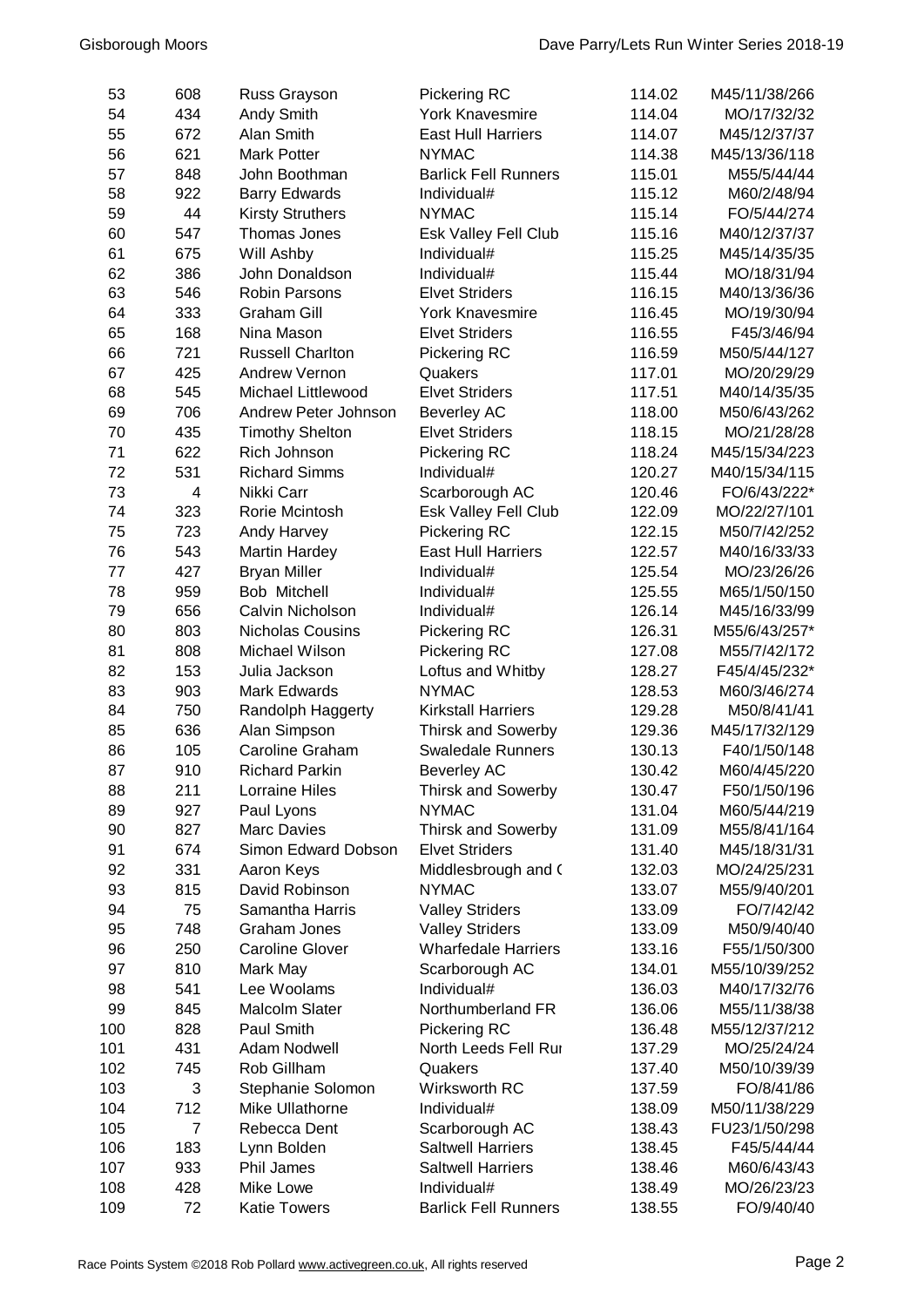| 110  | 618 | <b>Chris Bourne</b>                  | Scarborough AC             | 139.04 | M45/19/30/172  |
|------|-----|--------------------------------------|----------------------------|--------|----------------|
| 111  | 203 | <b>Denise Tunstall</b>               | Durham FR                  | 140.29 | F50/2/48/286   |
| 112  | 680 | <b>Michael Williams</b>              | Individual#                | 140.37 | M45/20/29/29   |
| 113  | 963 | Nick Whittingham                     | Penistone FR               | 141.25 | M65/2/48/48    |
| 114  | 977 | <b>Michael Hetherton</b>             | Pickering RC               | 141.53 | M70/1/50/294   |
| 115  | 127 | <b>Alison Hayes</b>                  | <b>East Hull Harriers</b>  | 143.45 | F40/2/48/48    |
| 116  | 729 | Paul Haydon                          | <b>FRA</b>                 | 143.50 | M50/12/37/153* |
| 117  | 47  | Fran Jeffrey                         | <b>Thirsk and Sowerby</b>  | 146.26 | FO/10/39/78    |
| 118  | 422 | Stephen Lewin                        | Individual#                | 148.14 | MO/27/22/22    |
| 119  | 849 | Keith Thompson                       | <b>Saltwell Harriers</b>   | 151.55 | M55/13/36/36   |
| 120  | 73  | Lois Lincoln                         | <b>Saltwell Harriers</b>   | 151.56 | FO/11/38/38    |
| 121  | 846 | David Anderson                       | <b>East Hull Harriers</b>  | 152.05 | M55/14/35/35   |
| 122  | 934 | Rob Nicholson                        | Aycliffe RC                | 153.01 | M60/7/42/42    |
| 123  | 261 | Clare Winspear                       | Individual#                | 153.05 | F55/2/48/278   |
| 124  | 677 | <b>Steffan Saunders</b>              | Individual#                | 153.10 | M45/21/28/28   |
| 125  | 678 | John Heywood                         | Aycliffe RC                | 153.27 | M45/22/27/27   |
| 126  | 806 | lan Robinson                         | Esk Valley Fell Club       | 153.41 | M55/15/34/231* |
| 127  | 100 | <b>Hiede Coates</b>                  | Scarborough AC             | 154.57 | F40/3/46/294*  |
| 128  | 916 | <b>Martin White</b>                  | <b>New Marske Harriers</b> | 155.01 | M60/8/41/171*  |
| 129  | 204 | Barbara Beveridge                    | Esk Valley Fell Club       | 156.19 | F50/3/46/272*  |
| 130  | 850 | Stephen Charles Grange Ripon Runners |                            | 156.34 | M55/16/33/33   |
| 131  | 284 | Martha McBarron                      | <b>Swaledale Runners</b>   | 157.23 | F60/1/50/50    |
| 132  | 182 | Angela Sands                         | <b>Redcar RC</b>           | 160.40 | F45/6/43/43    |
| 133  | 283 | Pamela Costello                      | <b>Redcar RC</b>           | 160.41 | F65/1/50/50    |
| 134  | 929 | <b>Geoff Hine</b>                    | Esk Valley Fell Club       | 167.40 | M60/9/40/214   |
| 135  | 206 | Sally Kingscott                      | Scarborough AC             | 169.05 | F50/4/45/218   |
| 136  | 847 | Ian Anthony Scott                    | Quakers                    | 178.41 | M55/17/32/32   |
| 137  | 282 | Philippa Hare                        | Pickering RC               | 181.04 | F60/2/48/94    |
| 138  | 202 | Carina Pelucci                       | Scarborough AC             | 187.20 | F50/5/44/264   |
| 139  | 6   | Lisa Baker                           | Scarborough AC             | 187.20 | FO/12/37/123   |
| 140  | 911 | <b>Michael Punchard</b>              | Pickering RC               | 187.47 | M60/10/39/201* |
| ᄃᇰᅬᄾ |     |                                      |                            |        |                |

| Teams:  |    | Club                     | <b>Points</b> | <b>Positions</b> | Team pts/total |
|---------|----|--------------------------|---------------|------------------|----------------|
| male:   | 1  | NYMAC 'A'                | 62            | 2, 13, 14, 33    | 15/86          |
|         | 2  | Esk Valley Fell Club 'A' | 65            | 9,16,19,21       | 14/123         |
|         | 3  | East Hull Harriers 'A'   | 90            | 4,20,32,34       | 13/13          |
|         | 4  | York Knavesmire 'A'      | 95            | 7, 17, 23, 48    | 12/82          |
|         | 5  | Pickering RC 'A'         | 148           | 15,28,47,58      | 11/102         |
|         | 6  | NYMAC 'B'                | 204           | 38,43,50,73      | 10/40          |
|         | 7  | Elvet Striders 'A'       | 214           | 36,56,60,62      | 9/9            |
|         | 8  | Thirsk and Sowerby 'A'   | 230           | 35, 42, 75, 78   | 8/29           |
|         | 9  | Pickering RC 'B'         | 272           | 63,66,71,72      | 7/57           |
|         | 10 | Esk Valley Fell Club 'B' | 327           | 53,65,103,106    | 6/47           |
| female: | 1. | York Knavesmire 'A'      | 38            | 2,3,(33)         | 15/77          |
|         | 2  | New Marske Harriers 'A   | 44            | 5,6,(33)         | 14/53          |
|         | 3  | Scarborough AC 'A'       | 49            | 9,16,24          | 13/130         |
|         | 4  | Thirsk and Sowerby 'A'   | 66            | 12,21,(33)       | 12/69          |
|         | 5  | Swaledale Runners 'A'    | 70            | 11,26,(33)       | 11/23          |
|         | 6  | Saltwell Harriers 'A'    | 72            | 17,22,(33)       | 10/14          |
|         | 7  | Redcar RC 'A'            | 88            | 27,28,(33)       | 9/9            |
|         | 8  | Scarborough AC 'B'       | 92            | 29,31,32         | 8/94           |

\* = Bonus points not included

# = Non-counter (team)